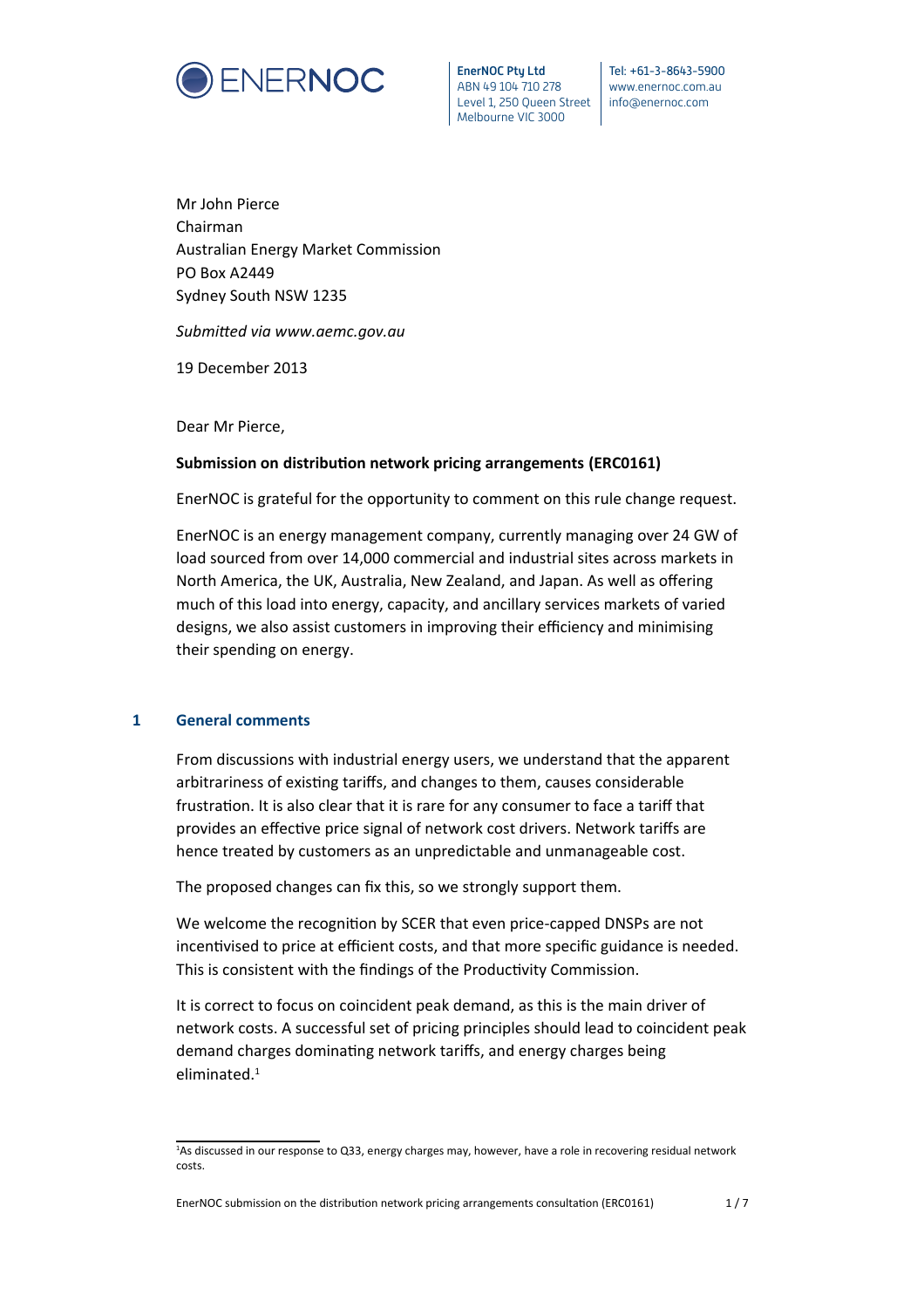We hope that these changes will lead not just to better cost-reflectivity, but also to actionable price signals, so that energy users will have a reason to change their behaviour in a way that reduces long-run network costs. At present, they have no reason to do so.

#### **2 Responses to consultation questions**

Our answers to the relevant questions in the consultation paper are below:

**Q4** *What level of information on network tariff structures and network tariff pricing levels should be included in a network tariff structures document to assist retailers* and consumers to understand and respond effectively to changing prices and *structures over the regulatory period?*

The document should set out the tariff structures in detail, along with the method by which the actual prices for each tariff component will be calculated each year, clearly stating all the inputs to the process.

Ideally, there would be sufficient information that the price setting process each year would become purely mechanical: taking the most recent values for all of the inputs, and applying the agreed methods to arrive at the new prices.

In practice, side-constraints are likely to render this excessively complex. However, it would still make sense to calculate and publish the ideal, unconstrained tariffs in this way, and then amend the results to enforce the sideconstraints.

This would remove arbitrariness from tariff setting  $-$  increasing customer confidence in the process – and have the added benefit of clearly identifying the distortions caused by the side-constraints.

#### **Q5** Should DNSPs be able to vary their network tariff structures during the regulatory *period? Why or why not?*

Yes, they should be able to change their structures. Otherwise they would only have a single opportunity every five years to introduce new structures or improve structures based on lessons learned.

However, frequent changes of structure would undermine customer confidence and cause retailers to incur excessive costs in updating their tariffs and systems.

We would therefore suggest that there should be a higher burden of proof on the DNSP for an intra-period change than when establishing the structures prior to the start of the regulatory period: for the AER to approve a change, they must be satisfied not only that the new structures comply with the pricing principles, but also that they comply better than the old structures.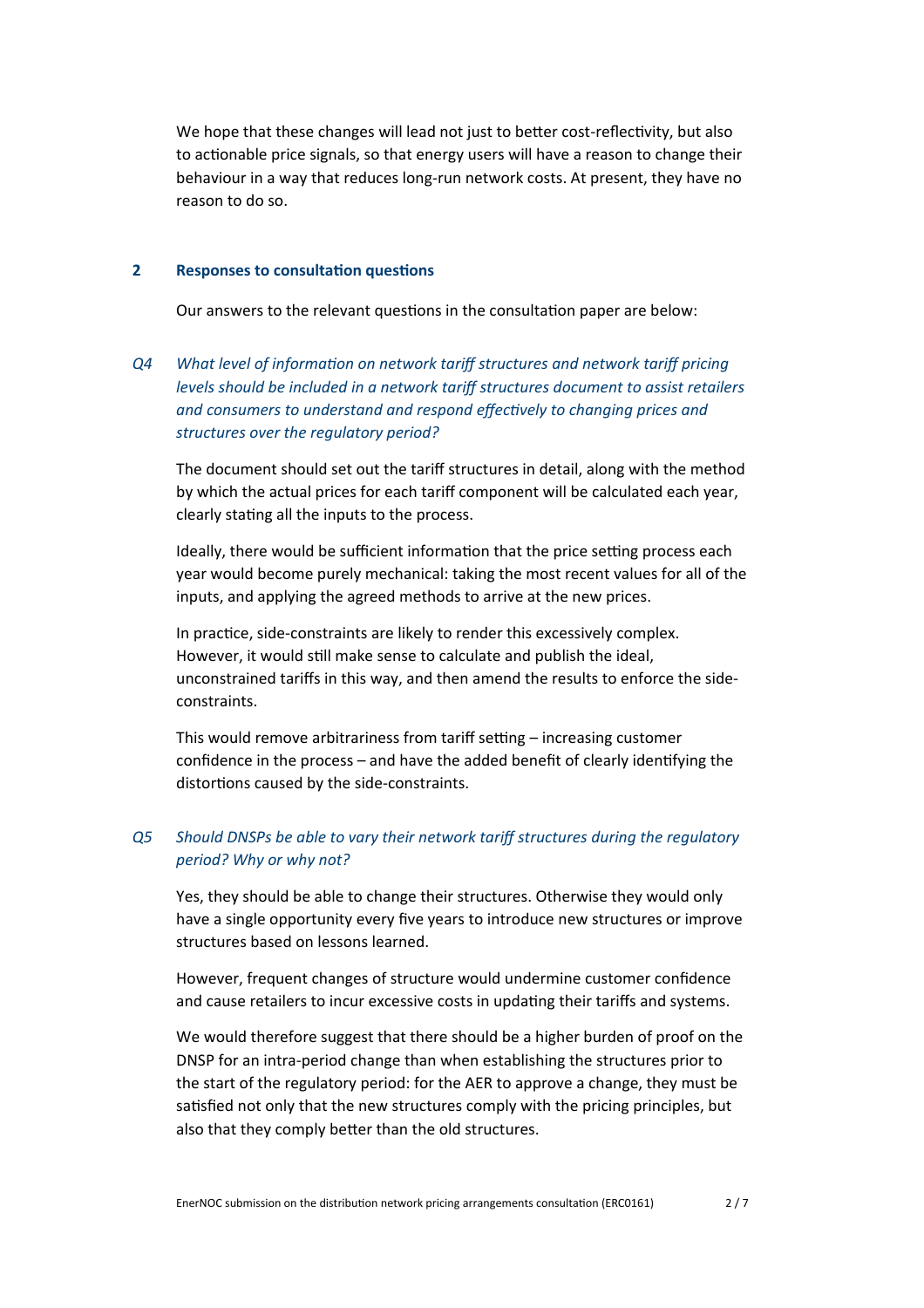$Q6$  *If a document on network tariff structures is put in place, should this be an indicative document or should the DNSPs be required to apply it in their annual pricing proposals?*

They should be required to apply it. This is necessary to avoid surprises and to give consumers confidence that the prices charged are fair.

*Q7* If a document on network tariff structures is binding on the DNSP, should it be *able to be varied and under what circumstances? If so, should it be varied outside or within the annual network pricing process?*

Yes, it should be able to be varied, as discussed in our response to Q5. Any variation to the structures would need to be approved by the AER before the start of the annual pricing process, so as to allow retailers plenty of time to adapt.

**Q8** Should DNSPs be required to consult with stakeholders before submitting their *proposed pricing structures statement to the AER for approval through the regulatory determination process?* 

Yes.

**Q9** *Is consultation necessary if DNSPs seek to amend their approved pricing structures statement during the regulatory period, as opposed to at the time of the* regulatory determination? Are there any circumstances where amendments to the *network tariff structures in the annual pricing process should be exempt from consultation on amendments to the previously approved pricing structures statement?*

Yes. We cannot see why there would be any need for exemptions.

*Q10 Is it necessary for the AER (as opposed to the DNSP) to consult with stakeholders before approving any proposed amendments to the pricing structure statement sought by the DNSP?*

Yes.

#### *Q12 Does the PSS need to be approved?*

Yes. An approval process is essential to ensure that the Pricing Structure Statement complies with the pricing principles.

*Q13 Should the AER be able to amend a DNSP's PSS? If the AER does not approve a DNSP's proposed pricing structures statement, what arrangements would be*  suitable for default network tariff structures?

Yes. If a DNSP is for some reason unable or unwilling to submit a statement that complies with the pricing principles, the AER should be able to amend their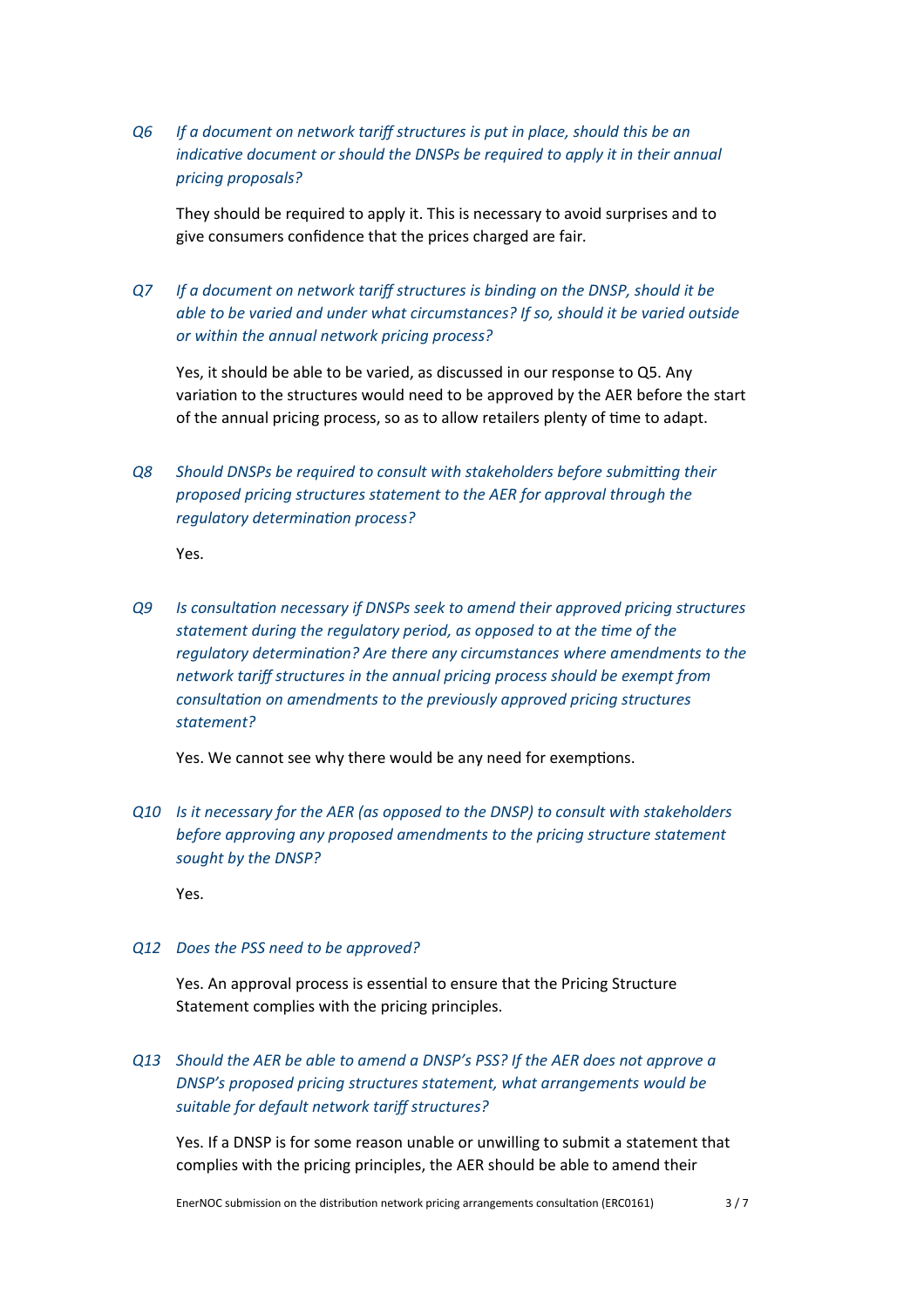submission so that it does comply. This seems a better outcome than continuing with the previous pricing structures, as those may no longer be appropriate or compliant with the pricing principles. The threat of this action should provide a strong incentive for DNSPs to submit compliant statements.

# *Q15 How should DNSPs be incenvised to comply with their approved pricing structures statement in their annual pricing proposals? How should compliance incentives be balanced against the financial risks for DNSPs and certainty for stakeholders?*

Under the approach outlined in our response to Q4, the annual pricing proposals become quite simple. If a DNSP is for some reason unable or unwilling to apply the approved methods to determine the prices, the AER should do it for them. If the DNSP has also failed to publish some of the necessary inputs, the AER should use its own reasonable estimates. Again, this fallback arrangement should lead to DNSPs choosing to comply.

### **Q16** Should DNSPs include forecasts of their expected changes in network tariff pricing *levels in the pricing structures statement?*

The most important purpose of the PSS is to explain the method by which the DNSP will arrive at the prices. It may be helpful also to include price forecasts, but it should be made clear that – unlike the structure and the method – they're not binding. It may be more helpful to provide ranges, rather than point estimates.

# *Q18 Should a pricing structures statement process be introduced as soon as possible? If so, what risks are there from having it in place before the next regulatory*  determination period?

Yes. The potential benefits from increased transparency seem great, and the risks seem minimal.

# *Q20* If a PSS framework were implemented, would this reduce the timing pressures for the DNSPs, the AER and retailers that have arisen from the first year and *subsequent year annual pricing process?*

It seems likely that it would reduce the pressures, as the tariff structure  $-$  the most difficult part to implement – would be known ahead of time, and it may also be possible for interested parties to forecast the annual changes to the inputs and hence the likely prices.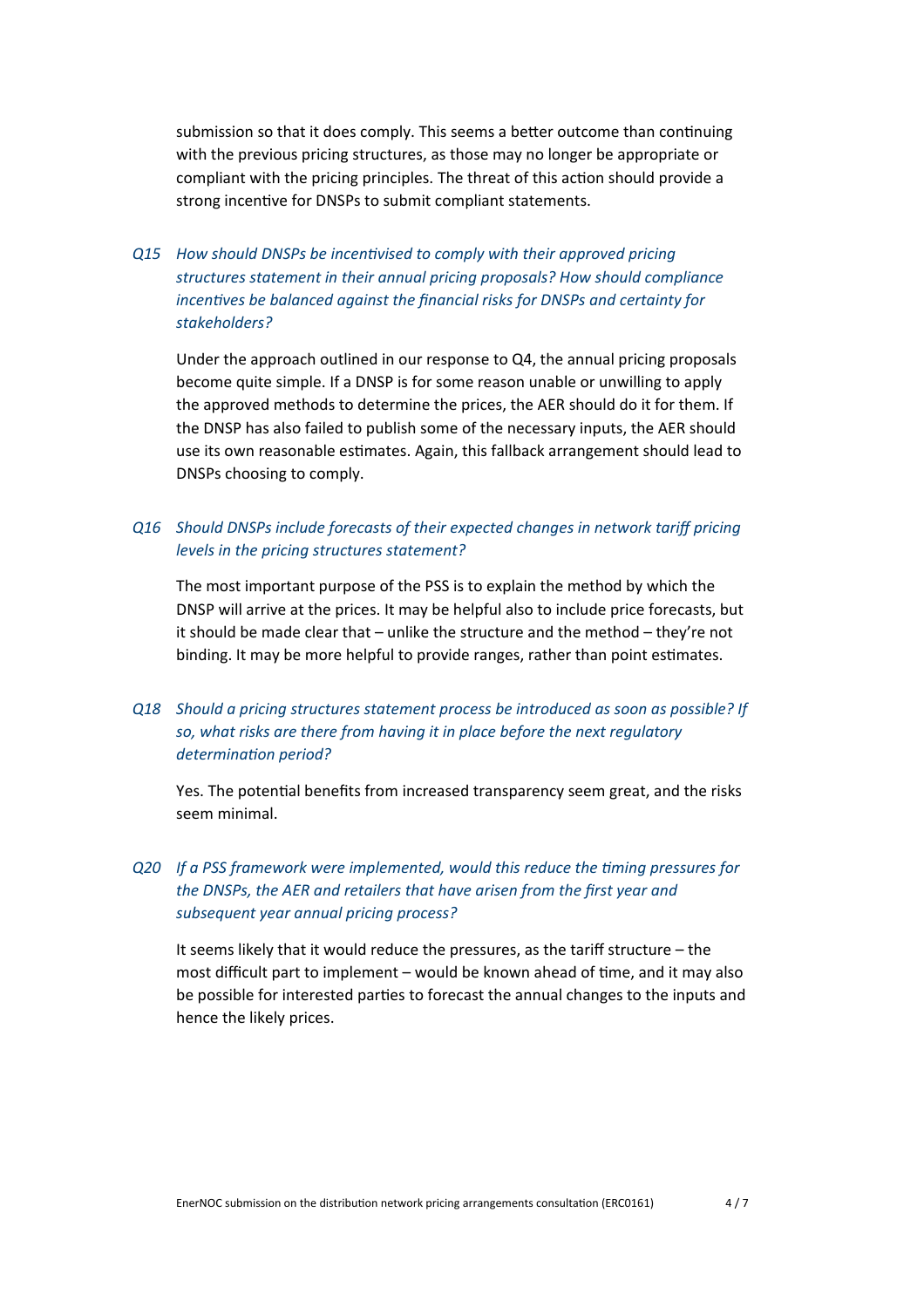# *Q21 What would be the likely impacts on customers of making an LRMC approach mandatory?*

So long as the tariffs were also sensibly structured, such that they produced actionable price signals, it would provide appropriate incentives for customers to change their consumption patterns in ways that reduce long-term network costs.

Where customers' existing tariffs are far from cost-reflective, side-constraints should act to smooth the transition.

If the approach outlined in our response to Q4 is adopted, the increased transparency should lead to customers having greater confidence that tariffs are fair, and greater willingness to invest, or to change behaviour, in response to the resulting price signals.

## *Q22 What would be the impacts on DNSPs of making an LRMC approach mandatory? Does it result in increased compliance risk?*

It would reduce DNSPs' discretion in setting prices, which should reduce compliance risk.

## *Q27 What is the impact of coincident peak demand on network costs and how are*  these additional costs currently recovered in network tariffs?

Coincident peak demand is a strong driver of long-run efficient network costs, and yet at present these costs are mostly recovered in a smeared manner through energy charges.

# **Q28** How should LRMC pricing reflect additional costs associated with coincident peak *demand and what are the practical impediments to DNSPs adopting tariffs that* reflect coincident peak demand?

The long-run marginal cost to the DNSP of supplying an additional unit of energy is generally very near zero. Hence we would expect the energy component of an LRMC-based tariff to be at or near zero.

We would expect DNSPs to evaluate their LRMC on a capacity basis, as it is the need to provide capacity that drives a DNSP's costs.

This is likely to be dominated by coincident peak demand, but we would expect there to be smaller non-coincident anytime demand element to cover dedicated  $connection$  assets. $<sup>2</sup>$ </sup>

EnerNOC submission on the distribution network pricing arrangements consultation (ERC0161) 5/7

<span id="page-4-0"></span>Anytime maximum demand charges are a poor fit for recovering the costs of shared assets, as they provide perverse incentives. This is a particular problem for customers with cogeneration facilities, as it leads to them incurring significant network costs when they have a maintenance outage of their generators, regardless of when it occurs. Charging for shared assets on the basis of coincident peak demand achieves the desired outcome: it provides an incentive for the customer to schedule outages for times when the network is not stressed.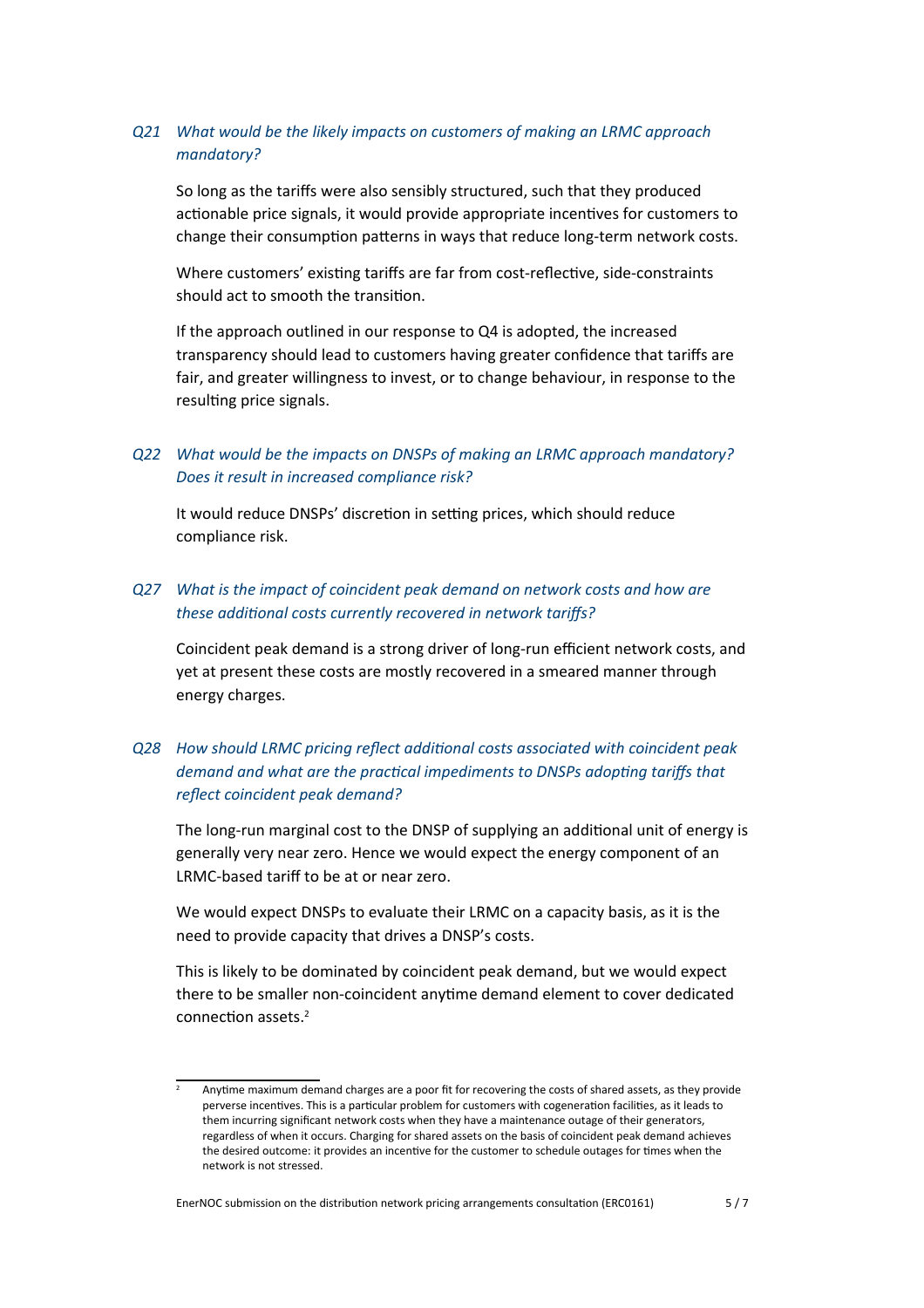It is only for small customers outside Victoria that this kind of tariff arrangement is impractical, due to the lack of interval metering. This approach should be adopted for all customers who have interval meters.

# Q29 How important are locational pricing signals for distribution networks? Are locational pricing signals for some types of customers more important than others?

There is a trade-off between simplicity and cost-reflectivity. As the number of pricing regions increases, so do complexity, overhead costs for DNSPs, retailers, and the AER, and the potential for customer confusion. Some analysis is required to determine the best compromise. We have not done this analysis, but we anticipate that it would find one pricing zone would suffice for many DNSPs, and others would need at most half a dozen.

Where the DNSP wishes to manage demand within a particular constrained area, so as to defer or avoid some planned augmentation works, LRMC-based tariffs are not the appropriate tool, as they are not tailored to that project's specific costs, and give no guarantee of response. Rather, the DNSP should explicitly procure non-network solutions.

### Q31 Is an additional principle required to further encourage network prices which are based on the drivers of network costs to the maximum extent possible?

Yes. It is good to avoid any possible misinterpretation.

## *Q33 Are there any other pricing approaches that should be considered to recover residual network costs?*

Although energy charges generally have no role to play in efficient, cost-reflective network tariffs for customers with interval meters, they may be helpful in recovering residual costs.

It is because they are ineffectual at providing a price signal that energy charges fit quite well with the Ramsey pricing approach: they should cause minimal distortions to behaviour. Recovering residual costs in this way would be preferable, and cause fewer equity issues, than recovering them through fixed charges.

# *Q40* Should network tariffs reflect transmission pricing signals? If so, what would be the most appropriate way to achieve this for different types of network *customers?*

Transmission charges should be incorporated into network tariffs in as close to a pass-through manner as possible, so as to preserve the pricing signals.